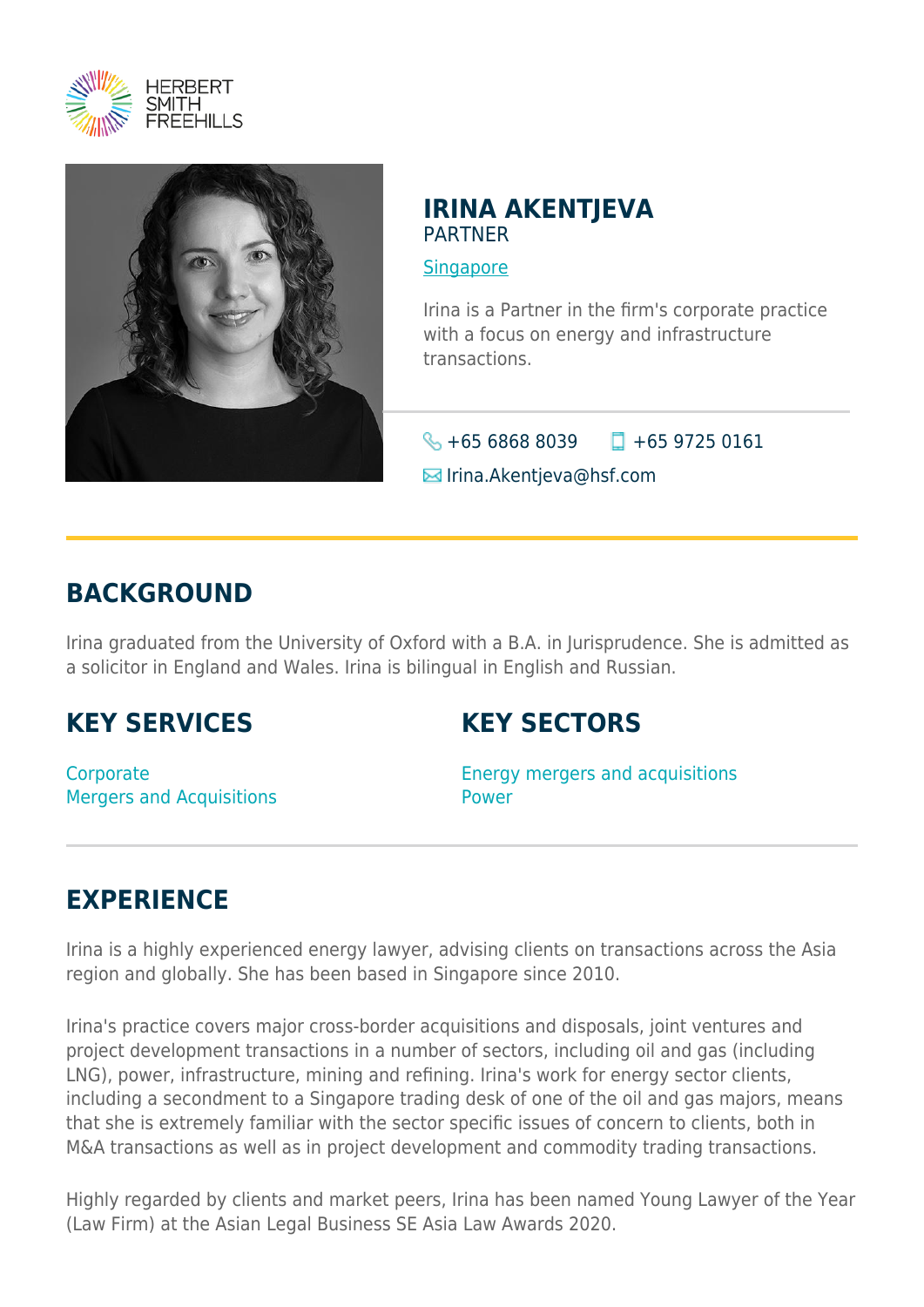Irina's experience includes advising:

- China Power International Holding Limited on all aspects of its acquisition of Zuma Energia, Mexico's leading independent renewables generator, which develops, finances and operates a portfolio of more than 800MW of wind and solar power projects. Our role included advising on legal due diligence, transaction structuring and transaction documents (including W&I insurance)
- Chevron on all aspects of the disposal to MOL of its upstream oil and gas interests in the Azeri-Chirag-Gunashli (ACG) field in Azerbaijan and the Baku-Tbilisi-Ceyhan pipeline by way of an auction process, including advising on vendor due diligence, transaction structuring and sale and purchase documentation
- a confidential client on potential import of LNG into Malaysia and third party market access arrangements, including advising on and negotiating LNG sale and purchase agreements, Malaysian third party access arrangements (including LNG terminal and gas transportation pipeline access arrangements) and gas sale and purchase agreements
- Chevron on the sale of its upstream interests in the Malampaya Gas Project in the Philippines to Udenna Corporation, including advising on vendor due diligence and sale and purchase documentation
- a confidential client on proposed marketing and trading of LNG in the Philippines, including on ship-to-ship transfers
- a confidential power company on the structuring for sale and disposal of interests in an independent power plant in Pakistan
- a confidential international client in relation to its development of an LNG receiving terminal in Bangladesh, including on structuring and the implementation and gas sales agreements with the Government of Bangladesh and Petrobangla, including including advising on bulk breaking arrangements
- Santos on the sale of its upstream interests in Indonesia, Vietnam, Malaysia and Bangladesh to Ophir Energy plc for US\$221 million. The transaction includes the sale of Santos' 45% interest in the Sampang PSC (Oyong and Wortel gas fields) and 67.5% interest in the Madura Offshore PSC (Maleo and Peluang gas fields), both in Indonesia
- Chevron on the disposal of its geothermal assets and related power business interest in Indonesia and the Philippines to Star Energy, AC Energy and Electricity Generating Public Company. The assets include the Darajat and Salak geothermal fields in West Java, some of the world's largest geothermal power assets